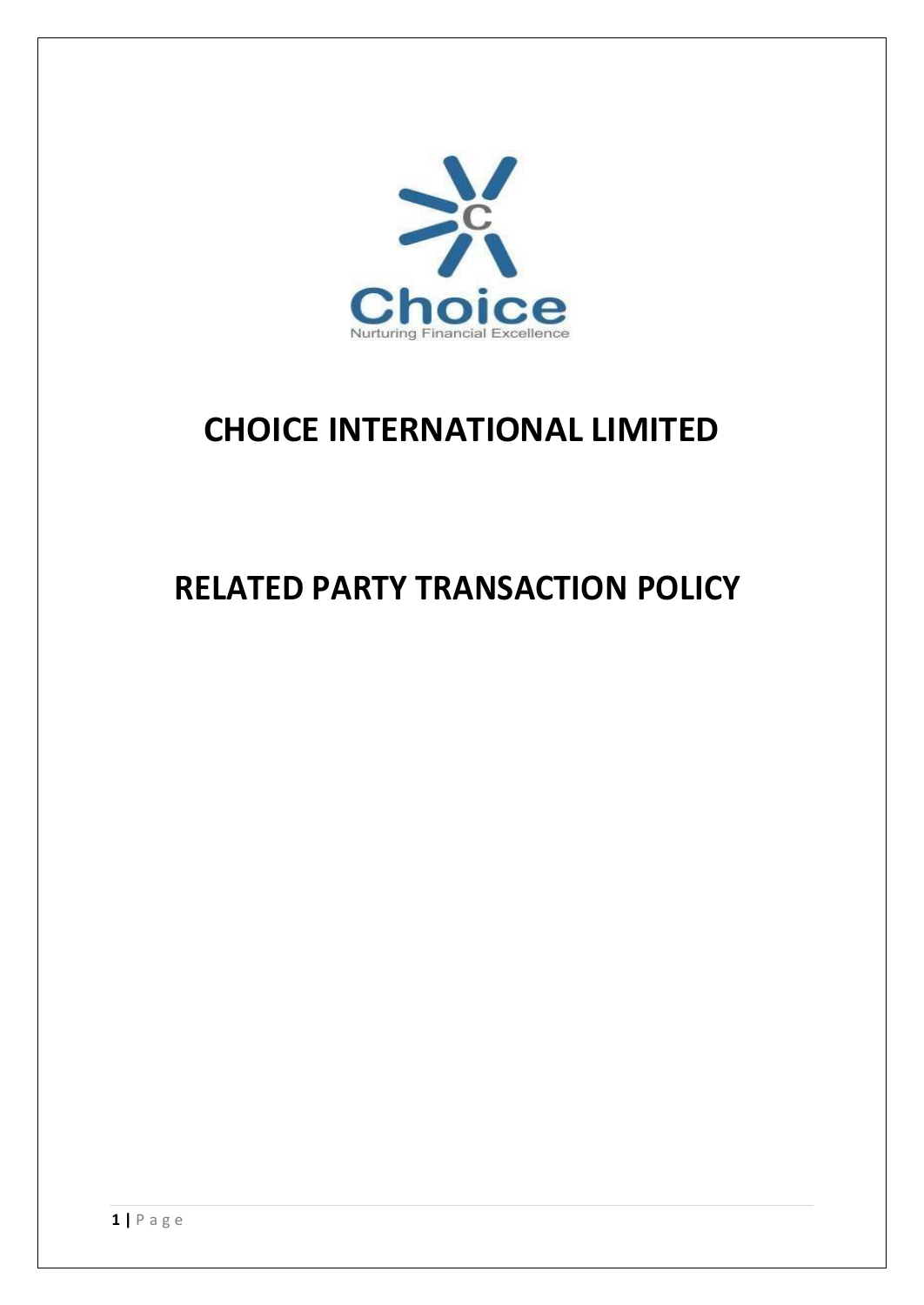

#### **RELATED PARTY TRANSACTION POLICY OF CHOICE INTERNATIONAL LIMITED**

#### **1. Introduction :**

The Board of Directors (the Board) of "Choice International Limited" (the Company) has adopted this policy and procedures with regards to Related Party Transaction in line with the requirement of Section 188 of the Companies Act, 2013 and Regulation 23 of the SEBI (Listing Obligations and Disclosure Requirements) Regulations, 2015.

Regulation 23(1) of the Listing Regulation requires to formulate a policy on materiality of Related Party Transaction and dealing with Related Party Transaction.

The Board may review and amend the policy from time to time.

## **2. Purpose of this policy:**

- a) Choice International Limited ("Company") is governed, amongst others, by the rules and regulations framed by Securities Exchange Board of India ("SEBI"). SEBI has mandated every listed company to formulate a policy on materiality of Related Party Transactions and also on dealing with Related Party Transactions.
- b) Accordingly, the Company has formulated this policy (Policy) on materiality of Related Party Transactions and on dealing with Related Party Transactions. This Policy regulates all transactions between the Company and its Related Parties (as defined below).
- c) A transaction with a Related Party shall be considered material if the transaction(s) to be entered into individually or taken together with previous transactions during a financial year, exceeds ten percent of the annual consolidated turnover of the Company as per the last audited financial statements of the Company. Notwithstanding the above, a transaction involving payments made to a Related Party with respect to brand usage or royalty shall be considered material if the transaction(s) to be entered into individually or taken together with previous transactions during a financial year, exceed five percent of the annual consolidated turnover of the Company as per the last audited financial statements of the Company.
- d) The Board of Directors of the Company ("Board") on recommendation of the Audit Committee of the Company ("Audit Committee") shall review the Policy once in three years and may amend the same from time to time.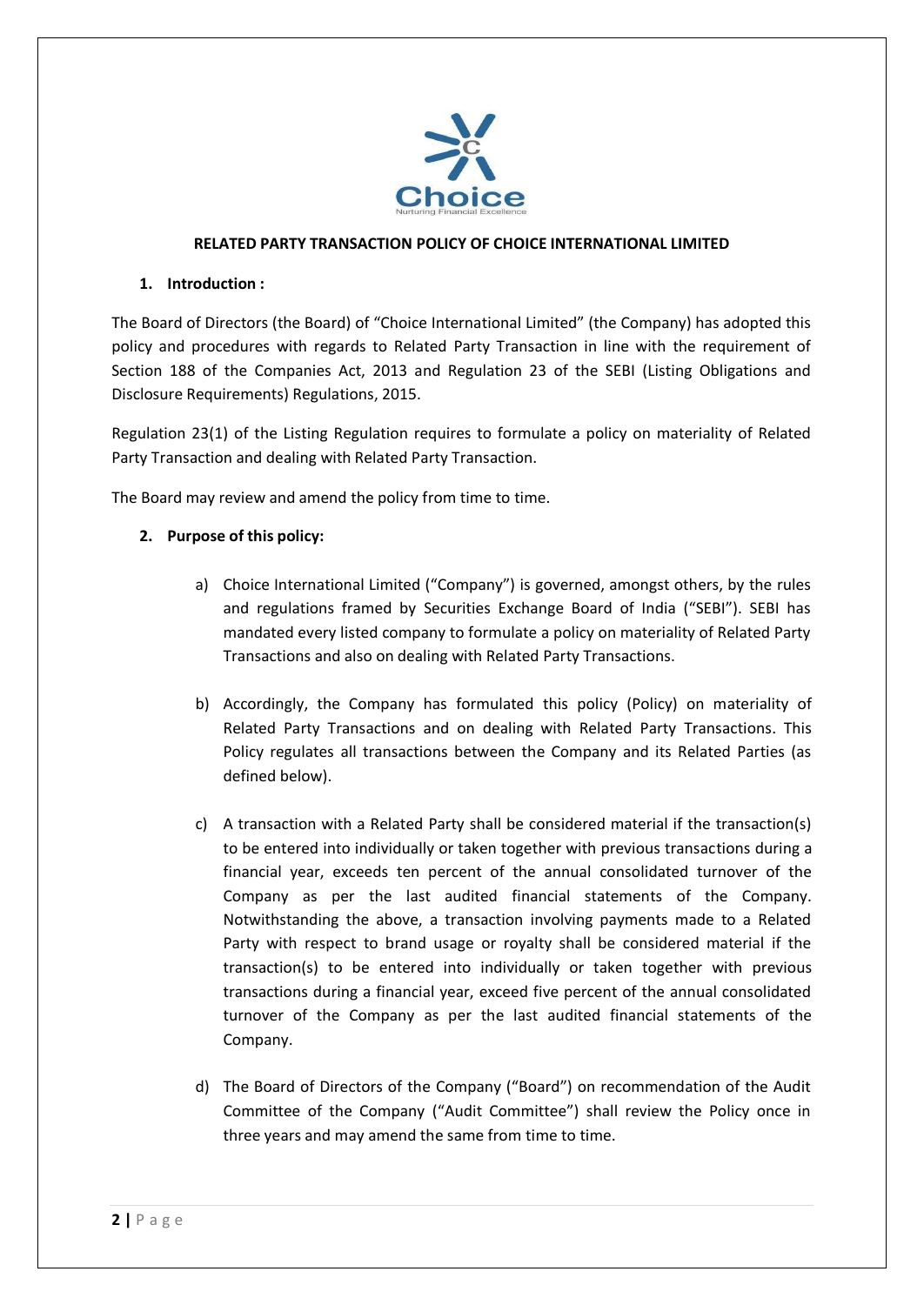## **3. Definitions**

a) **"Act"** shall mean the Companies Act, 2013 and includes any amendment thereof.

All capitalized terms used in this Policy but not defined herein shall have the meaning assigned to such term in the Act and the Rules thereunder and the SEBI (Listing Obligations and Disclosure Requirements) Regulations, 2015 (Listing Regulations), as amended from time to time.

#### **4. Review and approval of Related Party Transaction**

- I. Approval of Related Party Transactions
- a) All the transactions which are identified as Related Party Transactions should be preapproved by the Audit Committee before entering into such transaction. The Audit Committee shall consider all relevant factors while deliberating the Related Party Transactions for its approval.
- b) Any member of the Audit Committee who has a potential interest in any Related Party Transaction will recuse himself and abstain from discussion and voting on the approval of the Related Party transaction. A Related Party Transaction which is (i) not in the ordinary course of business, or (ii) not at arm's length price, would require approval of the Board or of shareholders as discussed subsequently.
- c) The Audit Committee may grant omnibus approval for Related Party Transactions which are repetitive in nature and subject to such criteria/conditions as mentioned under Regulation 23(3) of the Listing Regulations and such other conditions as it may consider necessary in line with this Policy and in the interest of the Company. Such omnibus approval shall be valid fora period not exceeding one year and shall require fresh approval after the expiry of one year.
- d) The Audit Committee shall review, on a quarterly basis, the details of Related Party Transactions entered into by the Company pursuant to the omnibus approval. In connection with any review of a Related Party Transaction, the Committee has authority to modify or waive any procedural requirements of this Policy.
- e) A Related Party Transaction entered into by the Company, which is not under the omnibus approval or otherwise pre-approved by the Audit Committee, will be placed before the Audit Committee for ratification.
- II. Board of Directors
	- a) In case any Related Party Transactions are referred by the Company to the Board for its approval due to the transaction being (i) not in the ordinary course of business, or (ii) not at an arm's length price, the Board will consider such factors as, nature of the transaction, material terms, the manner of determining the pricing and the business rationale for entering into such transaction. On such consideration, the Board may approve the transaction or may require such modifications to transaction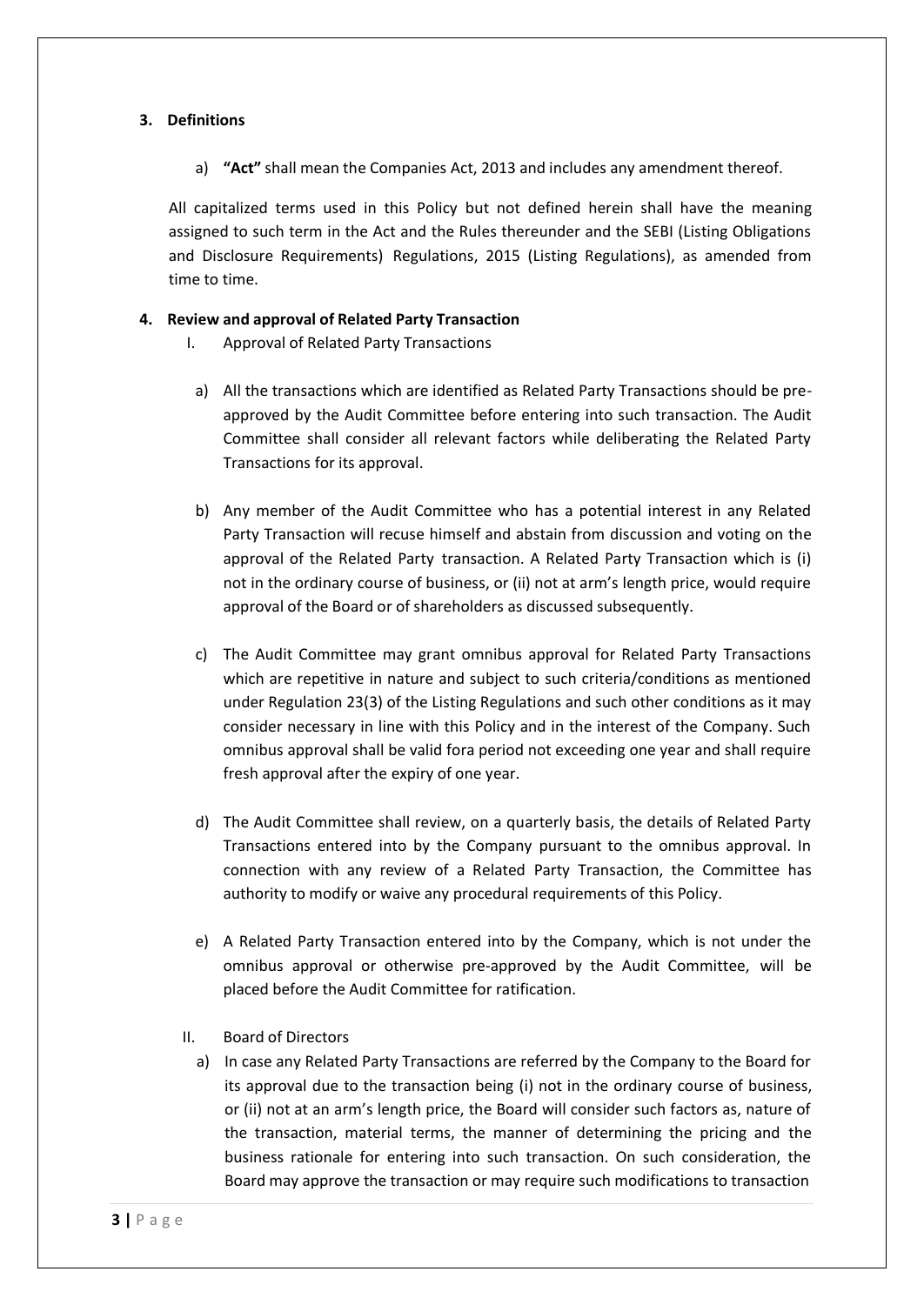terms as it deems appropriate under the circumstances. Any member of the Board who has any interest in any Related Party Transaction will recuse himself and abstain from discussion and voting on the approval of the Related Party Transaction.

- III. Shareholders
	- a) If a Related Party Transaction is (i) a material transaction as per Regulation 23 of the Listing Regulations, or (ii) not in the ordinary course of business, or not at arm's length price and exceeds certain thresholds prescribed under the Companies Act, 2013, it shall require shareholders' approval by a special resolution. In such a case, any member of the Company who is a Related Party, shall not vote on resolution passed for approving such Related Party Transaction.
- IV. The provisions of regulation 23(2), (3) and (4) shall not be applicable in case of transactions entered into between a holding company and its wholly owned subsidiary whose accounts are consolidated with such holding company and placed before the shareholders at the general meeting for approval.
- V. In the event the Company becomes aware of a Related Party Transaction with a Related Party that has not been approved under this Policy prior to its consummation, the Company would obtain post facto approval from the Audit Committee, the Board and/or shareholders as required under applicable laws/ regulations. In case the Company is not able to take such prior approval from the Audit Committee, the Board and/or shareholders, such a transaction shall not be deemed to violate this Policy, or be invalid or unenforceable, so long as post facto approval is obtained as promptly as reasonably practical after it is entered into or after it becomes reasonably apparent that the transaction is covered by this policy.
- VI. Reporting of Related Party Transactions
- VII. Every contract or arrangement, which is required to be approved by the Board or the shareholders under this Policy, shall be referred to in the Board's report to the shareholders along with the justification for entering into such contract or arrangement.
- VIII. The details of all transactions with related parties shall be submitted on a consolidated basis, in the format specified in the relevant accounting standards, half yearly to the stock exchanges and the same shall be published on the Company's website.

## **5. Limitation and Amendment**

In the event of any conflict between the provisions of this Policy and of the Act or Listing Regulations or any other statutory enactments, rules, the provisions of such Act or Listing Regulations or statutory enactments, rules shall prevail over this Policy. Any subsequent